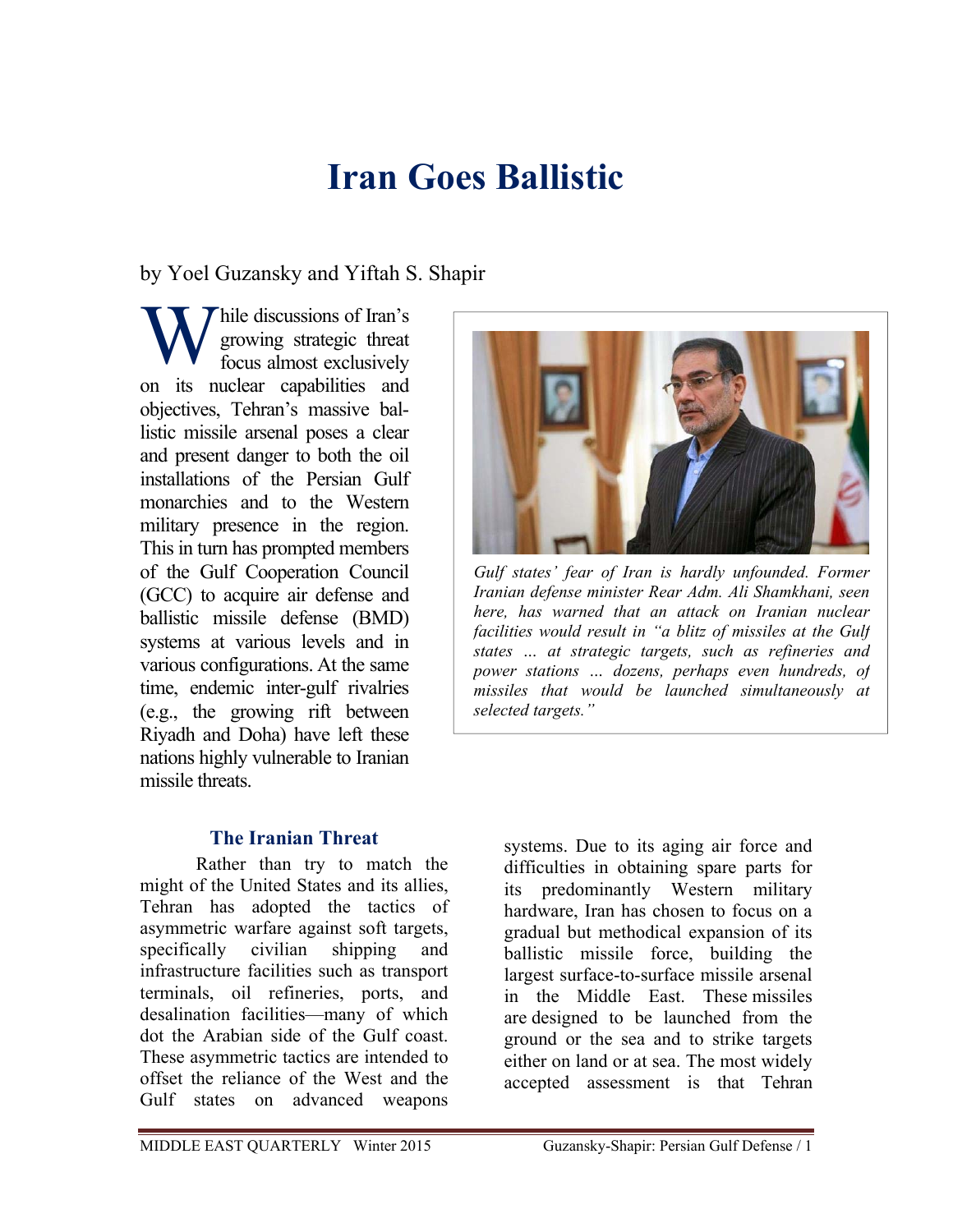possesses more than 1,000 missiles in the 150-2,000 km range.<sup>1</sup> Most of these would be ineffective in damaging naval vessels in

the Strait of Hormuz since they are not designed to hit moving targets and their accuracy is insufficient for such small targets. However, they would still have sufficient range to threaten directly critical oil facilities in the Gulf states.

Tehran is currently improving the missile accuracy and destructive power of its arsenal in addition to shortening exposure time to hostile attack through increased reliance on solid-fuel engines, which cut launch preparation time and make for easier maintenance. This evergrowing and more sophisticated arsenal has increased fears among the GCC states in recent years, especially as Iran's ballistic missile program has not received the same level of international scrutiny as its nuclear program. $^{2}$  As a result, there is a growing concern in the Gulf that in a potential campaign against Iran, GCC strategic installations would be exposed to more intensive and prolonged missile fire than what previously had been possible. $3$  Thus, in addition to its asymmetric maritime capabilities, such as heavy reliance on large numbers of small, fast boats

1 "Unclassified Report to Congress on the Military Power of Iran," U.S. Defense Intelligence Agency, Washington, D. C., Apr. 2010.

2 Reuters, May 15, 2014.

 $\overline{a}$ 

3 "Iran's Ballistic Missile Capabilities: A Net Assessment," International Institute for Strategic Studies (IISS), London and Washington, May 2010.

**Iran's superior surface-to-surface missile systems are a concrete and immediate threat.** 

and midget submarines,<sup>4</sup> Iran's superior surface-to-surface missile systems are a concrete and immediate threat to Saudi

Arabia, Oman, Bahrain, Kuwait, Qatar, and the United Arab Emirates (UAE).

Nor is this concern a figment of GCC imagination. In a rare statement, Adm. Ali Shamkhani, former Iranian defense minister and military advisor to Supreme Leader Ali Khamene'i, described Tehran's possible response to the Gulf states if there were to be an attack on its nuclear facilities:

> Iran would launch a blitz of missiles at the Gulf states … and the missiles wouldn't only be directed against American bases in the region but also at strategic targets, such as refineries and power stations … The goal would be to stun the American missile defense system using dozens, perhaps even hundreds, of missiles that would be launched simultaneously at selected targets. $5$

The potential fallout from such an attack would be massive: A missile attack on oil refineries and production facilities along the Gulf's western shore could have a more detrimental impact on the global economy than the more publicized possibility of an Iranian attempt to block the Strait of Hormuz.

<sup>4</sup>"Iran's Naval Forces: From Guerilla Warfare to a Modern Naval Strategy," Office of Naval Intelligence, U.S. Navy, Washington, D.C., Fall 2009, pp. 7, 13.

<sup>5</sup> *Haaretz* (Tel Aviv), June 11, 2007.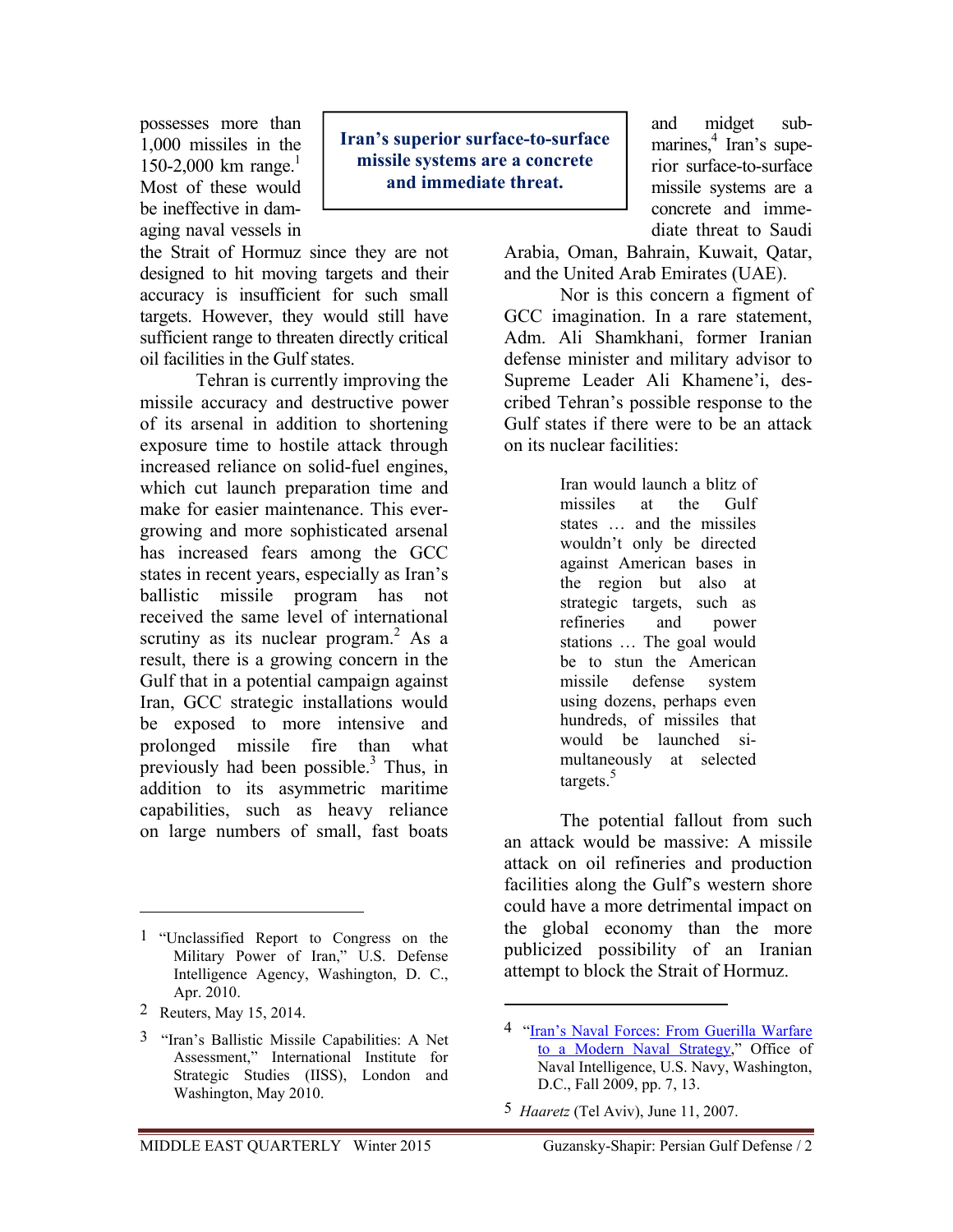Tehran would find it difficult to hermetically seal the Strait of Hormuz given the likelihood of a confrontation with the superior

U.S. Navy. Thus there is a growing fear among Gulf state rulers that Iran will feel compelled to place even greater emphasis on missile attacks against them. An Iranian attack on land-based installations, whether U.S. military bases or key oil facilities, is, therefore, the most significant threat feared by those regimes. A representative of Saudi King Abdullah said the monarch "worries more about an Iranian missile launch against Saudi oil facilities than a terrorist attack … because he can take preventive measures against terrorism but not against Iranian missiles."6

## **Threat Responses**

All six GCC members are extremely wary of Tehran. This ranges from fears of Iranian-sponsored subversive activities carried out by Shiite communities within the Gulf states, to the disruption of the oil flow through the Strait of Hormuz, $\frac{7}{1}$  to Iran's nascent nuclear project.

These fears are altering the geopolitical calculus of the region. Saudi Arabia, for example, is currently trying to mitigate the threat posed by blockage of the Straits of Hormuz by reactivating

 $\overline{a}$ 

**Iran's potential nuclear capability lies somewhere in the future; its ballistic missile capabilities are here and now.** 

an old oil pipeline to its Red Sea ports<sup>8</sup> while the UAE has opened an oil pipeline to its Indian Ocean coast in Fujaira.<sup>9</sup>

An examination of where Gulf states are allocating their defense expenditures reveals what formal declarations do not: Most of these states consider Iranian ballistic missile capabilities a mortal threat and are consequently investing large sums of money to diminish it. Iran's potential nuclear capability lies somewhere in the future; its ballistic missile capabilities are here and now.

As a result, members of the GCC are engaged in what some in the press have dubbed a "shopping spree."<sup>10</sup> The first glimmers of this acquisition effort can be traced back to July 2007 when Washington announced its intention to sell large amounts of weaponry to countries in the Middle East. Twenty billion dollars in sales were earmarked to the Gulf states, along with \$12 billion in military aid to Egypt, and \$30 billion to Israel. $^{11}$  No details were given at the time nor were any specific weapon systems mentioned.

Then-president George W. Bush reiterated this promised deal during his last visit to the Middle East in January 2008. The assistance was meant to

 $\overline{a}$ 

11 *The Washington Post*, July 28, 2007.

<sup>6</sup> Joshua R. Itzkowitz Shifrinson and Miranda Priebe, "A Crude Threat: The Limits of an Iranian Missile Campaign against Saudi Arabian Oil," *International Security*, Summer 2011, p.168.

<sup>7</sup> See, for example, Reuters, Dec. 27, 2011.

<sup>8</sup> Ibid., <u>June 28, 2012</u>.

<sup>9</sup> Associated Press, July 15, 2012.

<sup>10</sup> See, for example, Joshua Keating "Saudi Arabia's Military Shopping Spree," *Foreign Policy*, Aug. 27, 2012; "The Saudis' American Shopping Spree: F-15s, Helicopters and More," *Defense Industry Daily*, updated Sept. 14, 2014.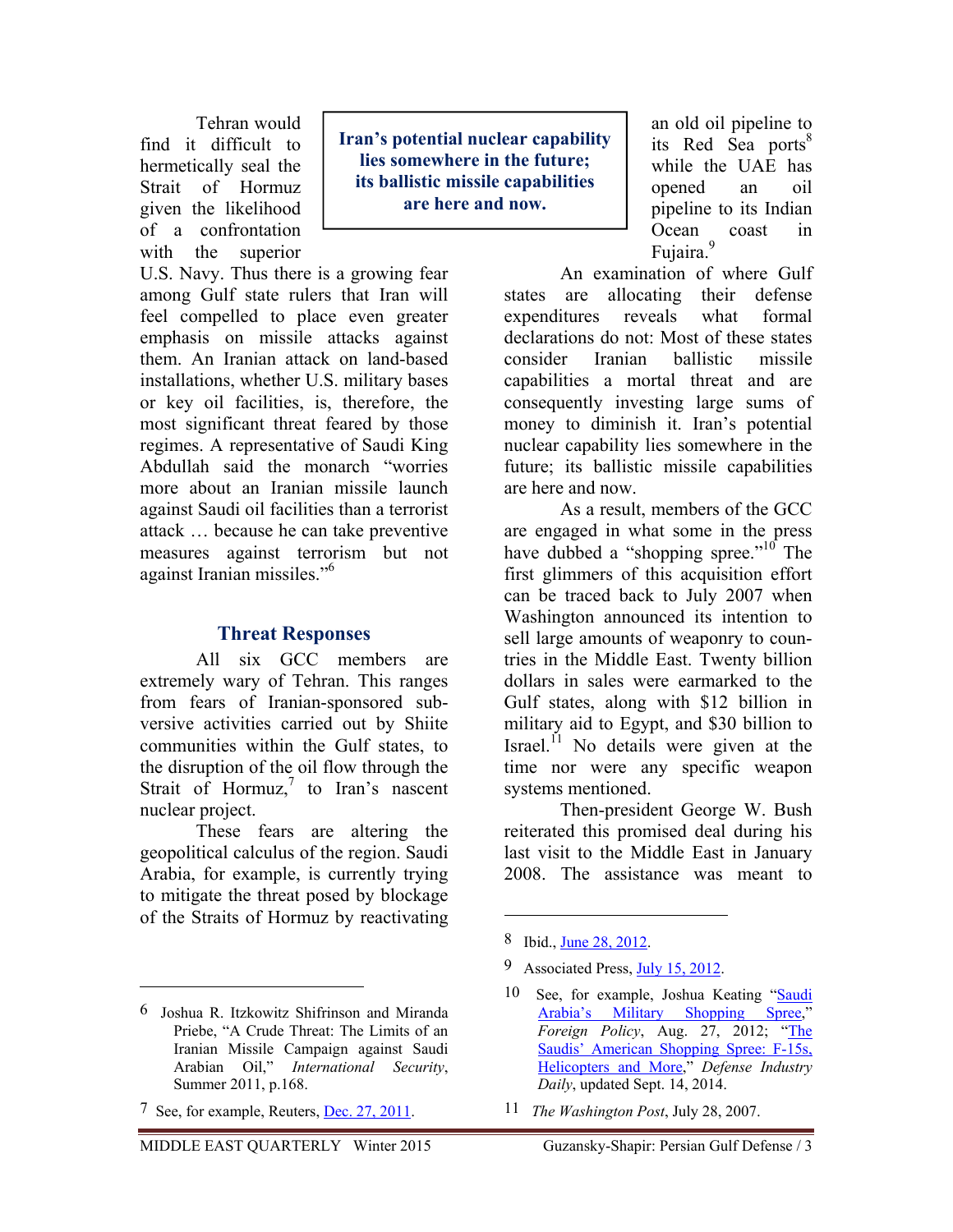bolster U.S. allies against the perceived Iranian threat though some analysts believed that it was also designed to persuade Gulf states to rethink their assistance to Islamist extremist groups such as al-Qaeda.<sup>12</sup>

Details of the arms deals began to emerge over the ensuing years. As things turned out, the Gulf states had ordered weapons worth much more than the initially pledged \$20 billion. Most notably, almost all arms acquisitions with the exception of sizable Saudi combat aircraft and attack helicopter purchases—went to air defense and ballistic missile defense units.

Washington was not—and still is not—the sole source for weapons acquisitions in the Gulf. All six GCC members take delivery from several suppliers—a practice which is seen almost nowhere else in the world. Currently, Riyadh acquires combat

aircraft from both the United States and Britain while its navy uses French-made combat vessels. The UAE operates both American- and French-made combat aircraft as well as air defense systems made in Russia.

 Even without the activism of Tehran, which seeks to drive a wedge between the six, tensions among GCC members are making it difficult to formulate a unified Gulf position. While the Gulf states see Iran's rise as a threat to their stability, they have adopted different policies toward Tehran given their divergent interests and respective strategic outlooks. Over the years, Saudi Arabia has preferred a more confrontational approach to Iran; in contrast, Oman and Qatar have chosen to maintain normal relations with the Iranians.



*The UAE operates both American- and Frenchmade combat aircraft as well as air defense systems made in Russia. The Emirates also have advanced U.S. medium range air-to-air missile systems, such as those used with AIM-120C-7 missiles.*

## **Gulf Air Defense**

Defending a nation's airspace can be accomplished by combat aircraft (sometimes using dedicated interceptors) or by surface-to-air missiles. All GCC members have invested in both means.

The investment in these systems cannot be explained solely by the perceived threat of airborne attacks though such a threat does exist. As mentioned above—Iran's conventional air power is aging and suffers from a lack of spare parts; hence its ability to conduct sufficient sorties to threaten the Gulf states is limited. Thus, this investment can be explained by two other factors.

<sup>12</sup> Agence France-Presse, July 30, 2007.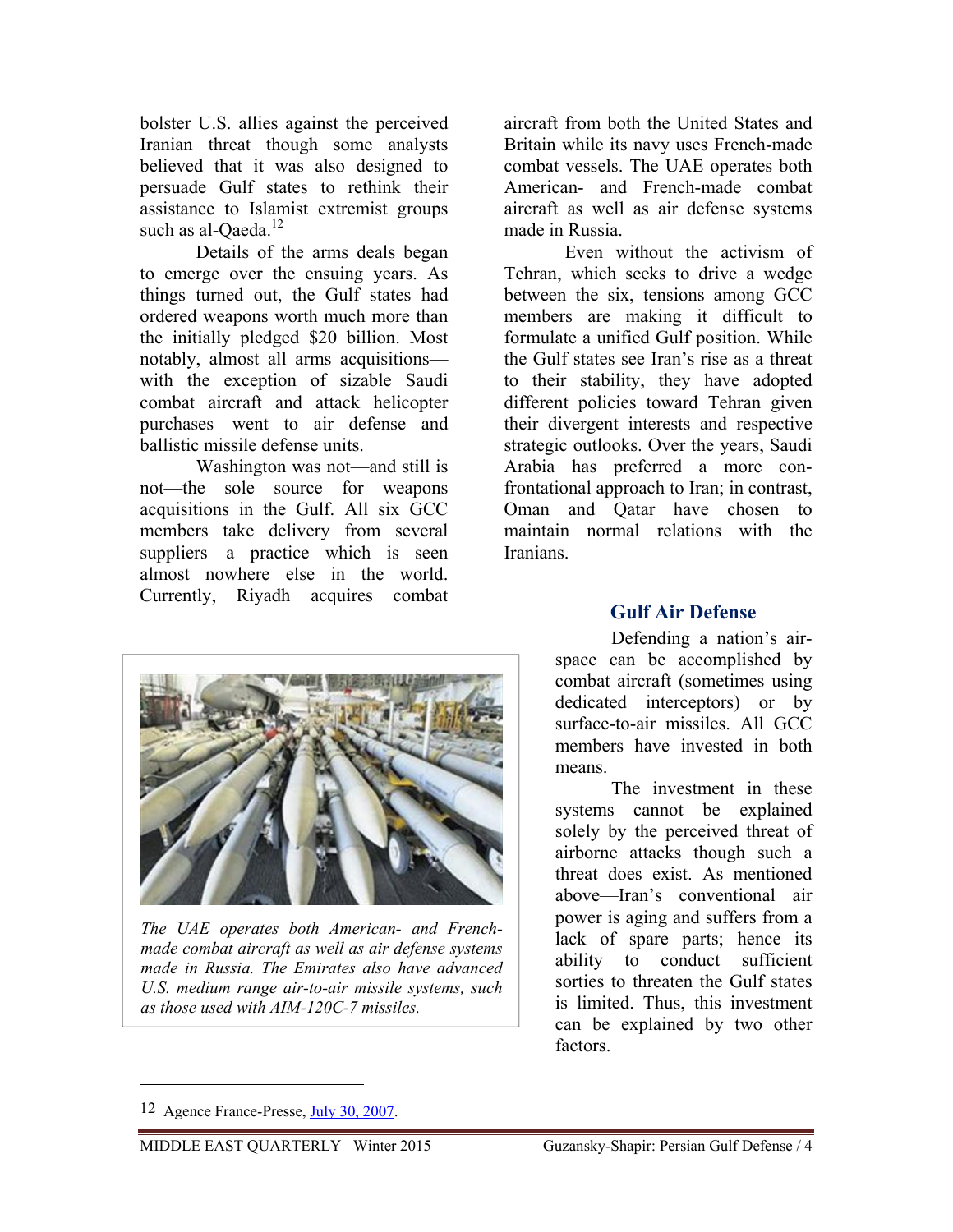The first is prestige. Air defense systems are sophisticated, hi-tech arrangements, only possessed by advanced and highly developed societies. GCC states aspire to be part of that "club."

More importantly, air defense systems are key and necessary components to most modern antiballistic missile systems. For example, the MIM-104 Patriot surface-to-air missile system was originally designed to shoot down aircraft. Later upgrades have introduced the PAC-3 interceptor, which is specifically designed to shoot

down incoming ballistic missiles. Thus a Patriot battery can be used to defend against both aircraft and ballistic missiles, using two types of interceptors.

Going state by state, this is what seems to be developing in the Persian Gulf sheikhdoms: $^{13}$ 

Bahrain, a small island kingdom to which Tehran has long staked ownership claim (and whose overwhelmingly Shiite population is not considered loyal by the ruling dynasty), finds it difficult to construct and maintain a strong military. As such, its security is guaranteed by the presence of U.S. forces—most importantly the navy's Fifth Fleet that is headquartered there $14$ —and has enjoyed the protection of two U.S. Army Patriot batteries since

 $\overline{a}$ 



*Kuwait experienced war firsthand when it was invaded by Saddam Hussein's forces in 1990, so its anxiety over an Iranian threat is acute. As a result, Kuwait holds some of the largest Patriot forces in the region, for both air defense and ballistic missile defense.*

2004 (set up soon after the end of Operation Iraqi Freedom). According to a Wikileaks-obtained report, the U.S. Army deployed an AN/TPY-2 forward based X-band missile defense radar in Bahrain though no official announcement has ever been made on the subject, so the question of the radar deployment to Bahrain is unresolved.<sup>15</sup>

Kuwait, which sits practically cheek-by-jowl with Iran, has already experienced war in its recent past when it was invaded by Saddam Hussein's Iraq in 1990 and liberated by a U.S.-led international coalition the following year. Thus its anxiety, expressed in part by the weapons purchases, is grounded in its own experience. As early as 1992, Kuwait procured five MIM-104 Patriot SAM batteries, Then, in December 2007, the government requested Patriot air

<u>.</u>

<sup>13 &</sup>quot;Gulf States Requesting ABM-Capable Systems," *Defense Industry Daily,* updated Oct. 2, 2014.

<sup>14 &</sup>quot;US 5<sup>th</sup> fleet & US Naval Forces Central Command website, accessed Oct. 14, 2014.

<sup>15 &</sup>quot;Scenesetter for Manama Dialogue, December 11-13," *The Telegraph* (London), Feb. 18, 2011.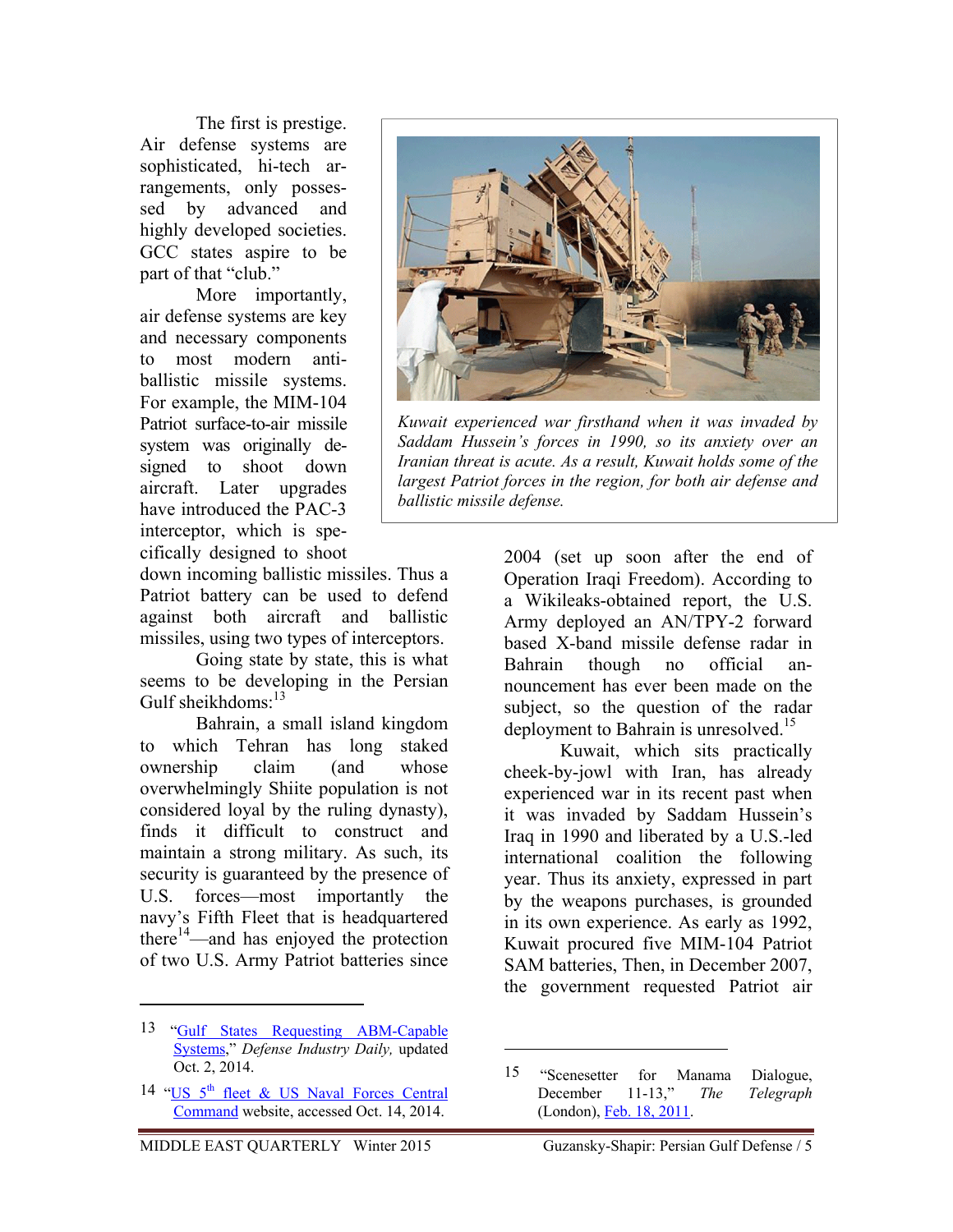defense missile batteries including eighty PAC-3 missiles (which are specifically designed for ballistic missile defense) and sixty

**Oman has shown no apparent interest in ballistic missile defense and may not wish to upset its relations with Tehran.** 

upgraded PAC-2 missiles as well as upgrades for its existing fire units (launchers) in a deal estimated at \$1.36  $\frac{1}{16}$  hillion<sup>16</sup>

In December 2009, however, the Kuwaiti military conducted a ballistic missile intercept test using the PAC-2 GEM-T interceptor and, as a result, in early 2010, it officially requested 209 additional GEM-T missiles for an estimated \$900 million. A contract for fifty missiles was awarded in December  $2010^{17}$ 

Then in July 2012, Kuwait requested an additional sixty PAC-3 missiles as well as ground equipment for two more Patriot batteries, four new radar systems, four new command centers, and twenty more launchers. The total estimated value of this request was \$4.2 billon. $18$ 

While it is difficult to ascertain whether the various requests have materialized into contracts and how much of these contracts were eventually fulfilled, it is clear that Kuwait holds some of the largest Patriot forces in the region, for both air defense and ballistic missile defense.

 $\overline{a}$ 

Traveling down the coast, the kingdom of Oman has been a latecomer to air defense acquisitions. Only in October 2011 did it

request a multi-layered air defense system, but even then, it has shown no apparent interest in ballistic missile defense. The reasons for this are unclear. Perhaps it does not perceive itself to be under any missile threat, or it does not believe its military can absorb such complicated systems. It may also not wish to upset its relations with Tehran.

Qatar, home to an important U.S. military base since 1996, hosts army Patriot surface-to-air missile (SAM) batteries and a large U.S. Air Force airspace operation center on its soil. It also has sought to procure eleven Patriot "configuration-3" fire units, including forty-four launchers, and one thousand PAC-2 GEM-T interceptors (2012) with an estimated value of  $$9.9$  billion.<sup>19</sup> Qatar has also requested two THAAD ballistic missile defense systems. $20$  The THAAD is a dedicated system, designed to intercept various types of ballistic missiles at very high altitudes though it cannot double as an air defense system. In this, Qatar followed the UAE's lead, becoming the second foreign customer of the system. The radar accompanying a THAAD battery is an AN/TPY-2 X-

1

<sup>16</sup> Kenneth Katzman, "Kuwait, Security, Reform and U.S. Policy," Congressional Research Service, Washington, D.C., Apr. 29, 2014, pp. 15-6; "Kuwait - PAC-3 Missiles, PAC-2 Missiles To GEM-T And PATRIOT System Upgrade," *Spacewar*, Dec. 7, 2007.

<sup>17</sup> Keating, "Saudi Arabia's Military Shopping Spree," p. 16.

<sup>18</sup> Ibid.

<sup>19 &</sup>quot;Qatar—PATRIOT Missile System and Related Support and Equipment," Defense Security Cooperation Agency, no.12-58, U.S. Dept. of Defense, Washington, D.C., Nov. 7, 2012.

<sup>20 &</sup>quot;Qatar—Terminal High Altitude Area Defense (THAAD), Defense Security Cooperation Agency, no. 12-49, U.S. Dept. of Defense, Washington, D.C., Nov. 5, 2012.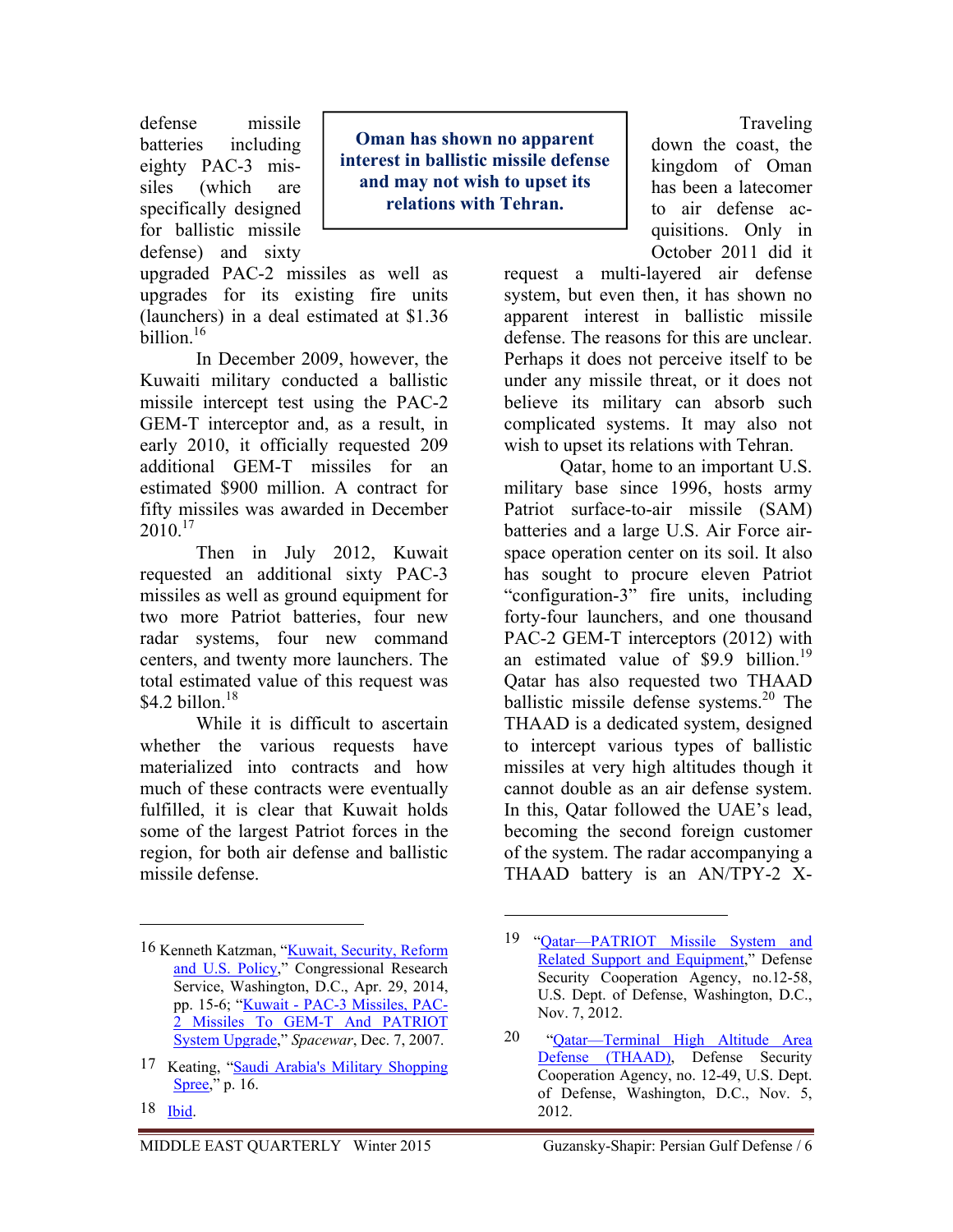band radar similar to one reportedly deployed by the U.S. military there. $^{21}$  The deal is estimated at \$6.5 billion.

**The United Arab Emirates has an ongoing territorial dispute with Iran, so its threat perceptions remain strong.** 

The United Arab Emirates is known to be the largest arms importer in the region and is also the only Gulf state to have an ongoing territorial dispute with Iran over the small Tunb and Abu Musa islands off the Strait of Hormuz. Whether or not it has resolved its territorial dispute with Iran in a secret deal signed in December 2013, it seems that its threat perceptions remain strong. $22$ 

The UAE requested nine Patriot batteries valued at \$9 billion as early as  $2007<sup>23</sup>$  Subsequent contracts were given to Raytheon and Lockheed Martin beginning in December  $2008.<sup>24</sup>$  The systems were originally to be delivered in 2013, but it is unclear whether they actually arrived and entered operational service. Also, in 2008, the UAE requested two THAAD antiballistic missile defense batteries, valued at \$6.95 billion. The first contracts were given in early 2012.<sup>25</sup> In addition, the UAE has requested forty-eight units of the Avenger point defense system for shorter-range necessities and has not hesitated to turn to other suppliers, most notably the

- 21 *The Wall Street Journal*, July 17, 2012.
- 22 Daniel Pipes, "Has Iran Gained a Foothold in the Arabian Peninsula?" DanielPipes.org, Jan. 18, 2014.
- 23 *Space Daily* (Aus.), Dec. 7, 2007.

 $\overline{a}$ 

- 24 "Raytheon awarded not-to-exceed \$3.3 billion Patriot order for the UAE," Raytheon Company, Waltham, Mass., Dec. 18, 2008.
- 25 "UAE becomes first international customer to gain the advanced AN/TPY-2 radars," Raytheon Company, Waltham, Mass., Dec. 30, 2011; *Bloomberg Business Week* (New York), Jan. 6, 2012.

Russians, from whom it ordered some fifty Pantsyr S-1 air defense systems.26

By contrast, Saudi Arabia until

now has invested very little in ballistic missile defense even though it does operate the Patriot system. This is striking as Riyadh is the only Gulf state that suffered directly from ballistic missile attacks during the 1991 Kuwait war.

Riyadh's air defense is based on Patriot PAC-2 batteries as well as vintage HAWK batteries, believed to be still active. Older Crotale and Shahin mobile air defense units provide point defense for military units. In 2011, it ordered an upgrade for its Patriot batteries—an improvement that will include converting Patriot batteries to enable them to operate the PAC-3 interceptors. The project additionally calls for upgrading some 300 existing PAC-2 interceptors to the GEM-T configuration. The contract is valued at \$1.7 billion.<sup>27</sup> It is unclear why a country the size of Saudi Arabia with a deep aversion to the mullahs of Shiite Iran has not requested more in the way of ballistic defense systems. However, this is due to change, as Riyadh finally decided to request 202 PAC-3 missiles with all the necessary equipment upgrades as well as logistics support and training, valued at \$1.75 billion. $^{28}$ 

 $\overline{a}$ 

28 "Kingdom of Saudi Arabia (KSA)—Patriot Air Defense System with PAC-3 Enhancement," Defense Security Cooperation Agency, no. 14- 43, U.S. Dept. of Defense, Washington, D.C., Oct. 1, 2014.

<sup>26</sup> *Kommersant* (Moscow), June 30, 2006; The Voice of Russia Radio (Moscow)*,* Dec. 4, 2009.

<sup>27 &</sup>quot;Raytheon Receives \$1.7 Billion to Upgrade Patriot for Saudi Arabia," Raytheon Company, Waltham, Mass., June 21, 2011.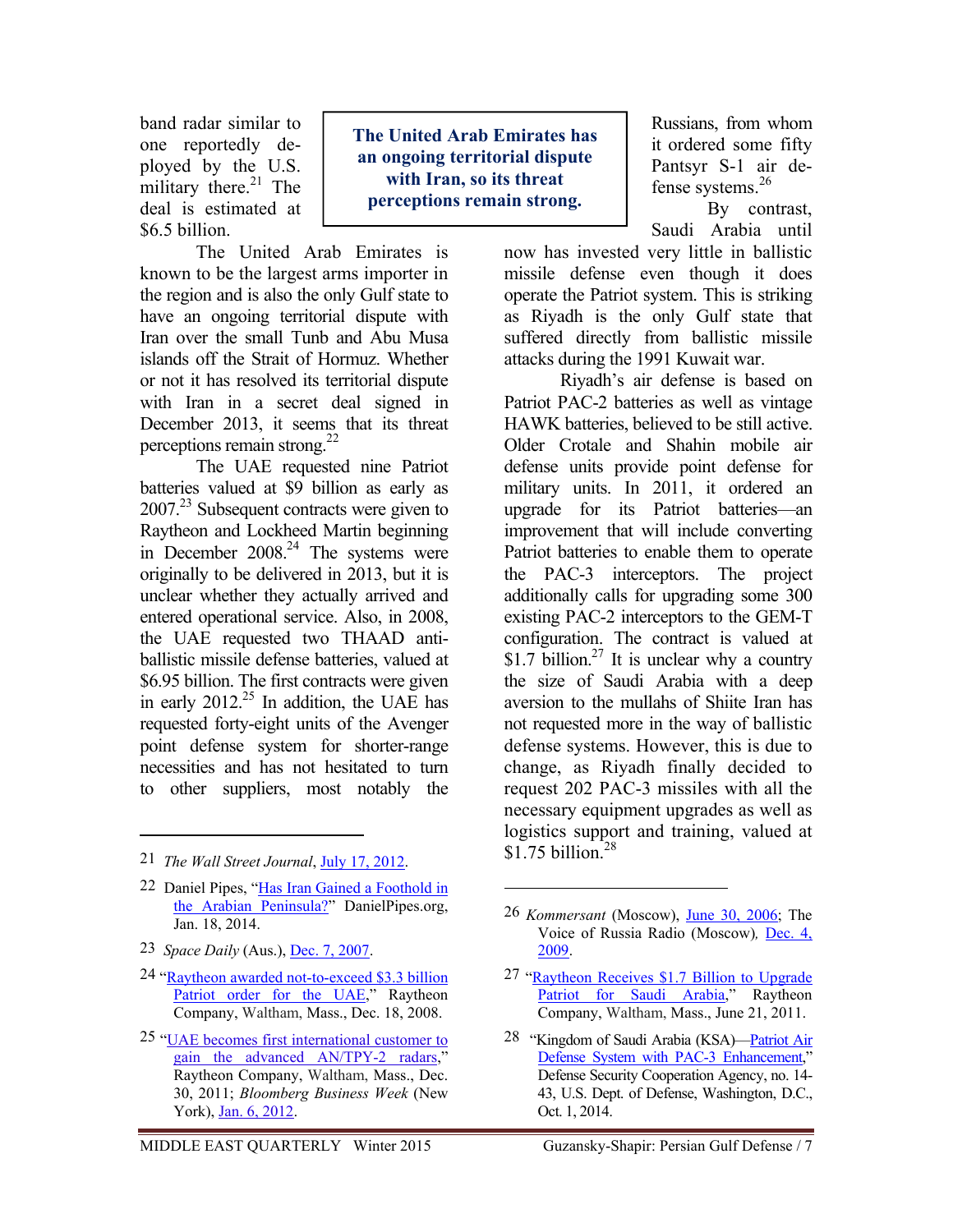## **Ballistic Missiles**

An essential means of mitigating the threat of ballistic missiles is to deploy one's own in order to deter the enemy from using theirs. Saudi Arabia was the first GCC country to move in this direction, purchasing DF-3A missiles (also known by a NATO code name, CSS-2) from China in the late 1980s. Although outmoded today, they were intended



*With Tehran flexing its muscle more than it has in the past, Saudi Arabia has also significantly changed its public posturing, conducting a large-scale military exercise in 2014—"Seif Abdullah" (Sword of Abdullah)—including the display of hitherto concealed Chinese-made ballistic missiles.* 

to mitigate the threat of Saddam's Iraq with its ambitious nuclear and ballistic missile programs as well as the perceived threat of Israel's missile force. Riyadh remained silent about its missiles and only acknowledged their possession in 2014.

In 2007, Saudi Arabia began to purchase CSS-5 Dong Feng 21 missiles from China. The Dong Feng 21 (DF-21) is a two-stage ballistic missile that uses solid fuel. It has a range of some 1,700 km and can carry a load of about 600 kilograms. It is much more accurate than the old DF-3A, and its CEP (circular error probability, a measure of accuracy) is estimated at about 300-400 meters. Later models of the DF-21 are also equipped with terminal guidance, enabling them to hit pinpoint targets, specifically large ships, such as aircraft carriers.<sup>29</sup> It is possible that the Saudis have purchased other missiles in addition to the DF-21, including other models produced in

 $\overline{a}$ 

China (such as the DF-11 or the DF-15) or even Pakistani-made missiles, such as one of the Shaheen series.<sup>30</sup>

Another significant change in Riyadh's strategic behavior was the kingdom's conspicuous display of power. This included a highly publicized—and first of its kind—largescale military exercise "Seif Abdullah" (Abdullah's Sword) in 2014, which concluded with a large, first-ever military parade in which the DF-3A ballistic missiles were displayed.

Moving to Bahrain, in October 2000, the island kingdom purchased thirty short range (and highly accurate) army tactical missiles (ATACMS) from the U.S. government.<sup>31</sup> This version of the missile has a range of 165 km, which

<sup>29</sup> *The Washington Free Beacon,* July 28, 2014.

<sup>30</sup> Yiftah Shapir and Yoel Guzansky, "Saudi Arabia's New Missile Force," *INSS Insight* (Tel Aviv), no. 520, Feb. 24, 2014.

<sup>31 &</sup>quot;Proposed ATACMS Sale to Bahrain Announced," *Arms Control Today*  (Washington, D.C.), Oct. 2000.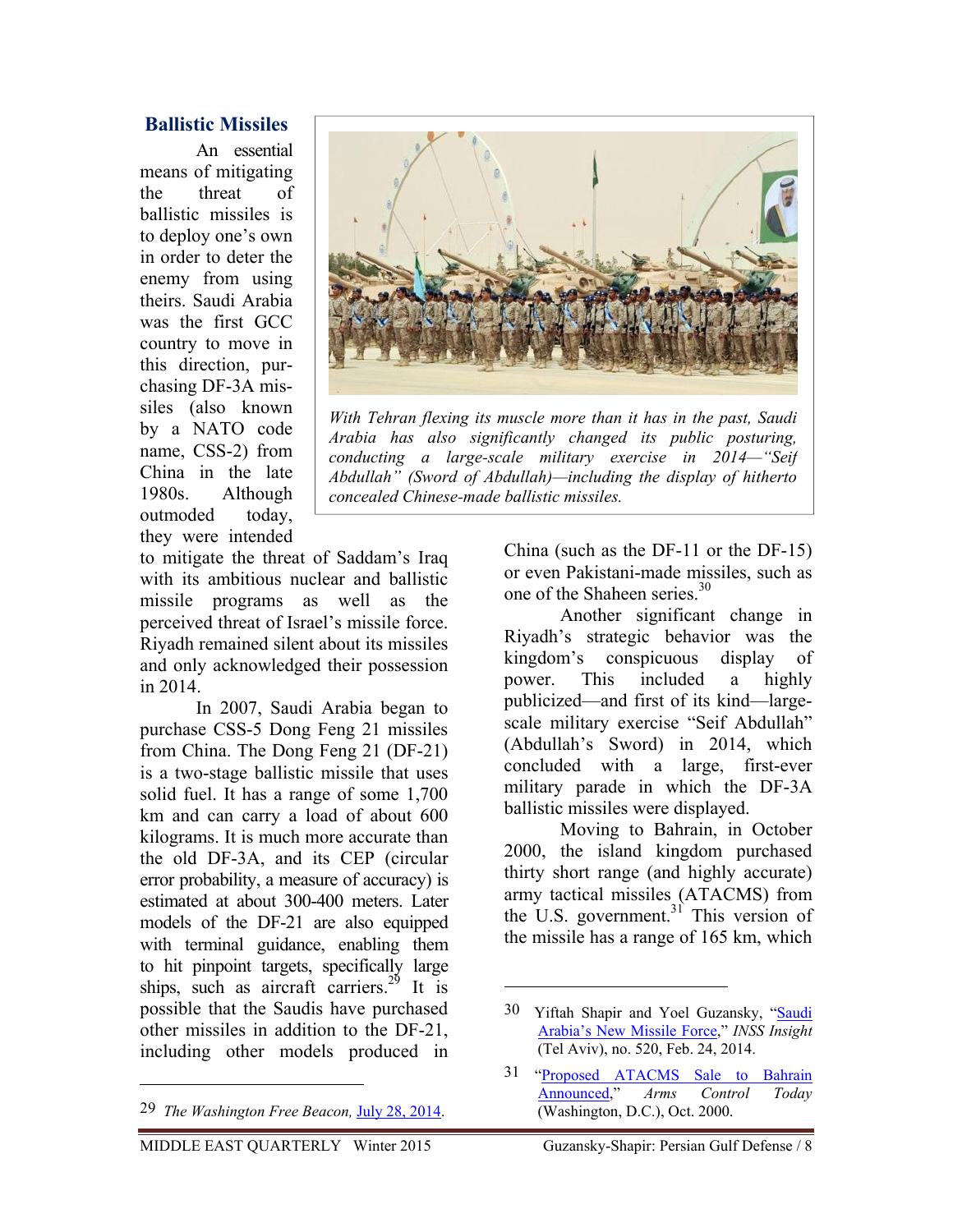could reach some points on the eastern coast of Saudi Arabia as well as Qatar but could not reach Kuwait, Iraq,

or Iran. Ten years later, in November 2010, Bahrain requested thirty additional missiles. $^{32}$ It is difficult to understand the military value of this acquisition, other than the high prestige associated with the possession of ballistic missiles.

The UAE first acquired the ATACMS ballistic missile system in 2006 when it requested 101 missiles, as well as twenty high mobility artillery rocket system (HIMARS) launchers, 130 GMLRS rocket pods, and other equipment estimated at  $$752$  million.<sup>33</sup> An additional request was granted in September 2014 for twelve more HIMARS as well as one hundred more ATACMS and sixty-five more GMLRS pods.<sup>34</sup>

In December 2012, an announcement was made regarding a similar sale of ATACMS and GMLRS to Qatar, which requested seven HIMARS launchers, as well as sixty ATACMS missiles, and large number of guided and unguided rockets. $35$ 

- 32 "Bahrain—Army Tactical Missile Systems T2K Unitary," Defense Security Cooperation Agency, no. 10-57, U.S. Dept. of Defense, Washington, D.C., Nov. 4, 2010.
- 33 Deagel.com, Sept. 21, 2006.

 $\overline{a}$ 

- 34 "UAE–High Mobility Artillery Rocket Systems (HIMARS) Launchers," Defense Security Cooperation Agency, no. 14-42, U.S. Dept. of Defense, Washington, D.C., Sept. 29, 2014.
- 35 "Qatar–HIMARS, ATACMS, and GMLRS," Defense Security Cooperation Agency, no. 12-59, U.S. Dept. of Defense, Washington, D.C., Dec. 29, 2012.

**Many countries in the region have invested large sums in acquiring various command and control systems.** 

## **Command and Control**

There is no air defense system capable of functioning properly without

an adequate command and control system. The same is true for the sophisticated systems used to defend against the threat of ballistic missiles. Such systems need several long-range surveillance radars capable of detecting threats as early as possible. They further require sophisticated software and trained personnel to assess each threat, determine its source and intended target, assess the existing air defense assets, and allocate the most suitable air or missile defense asset to the target. It, therefore, comes as no great surprise that many countries in the region have invested large sums in acquiring various command and control systems. Such systems are often marketed under various acronyms such as C3 systems (command, control, and communication), C4 (with computers), and C4I (with intelligence).

Thus Oman is set to acquire its own command and control system (alongside air defense batteries) as is the UAE, which has selected—after fierce competition—a system called DIAMONDShield produced by Lockheed Martin.<sup>36</sup> In Bahrain, the U.S. Marine Corps operates and staffs an AN/TPS-59 surveillance radar. It is unclear whether the radar belongs to the United States military or to Bahrain. The U.S. Navy also deploys P-3 Orion naval surveillance aircraft in the kingdom. $37$ 

<sup>36</sup> *Defense News* (Springfield, Va.), Feb. 17, 2013.

<sup>37</sup> *Jax Air News* (Jacksonville, Fla.), Nov. 26, 2013.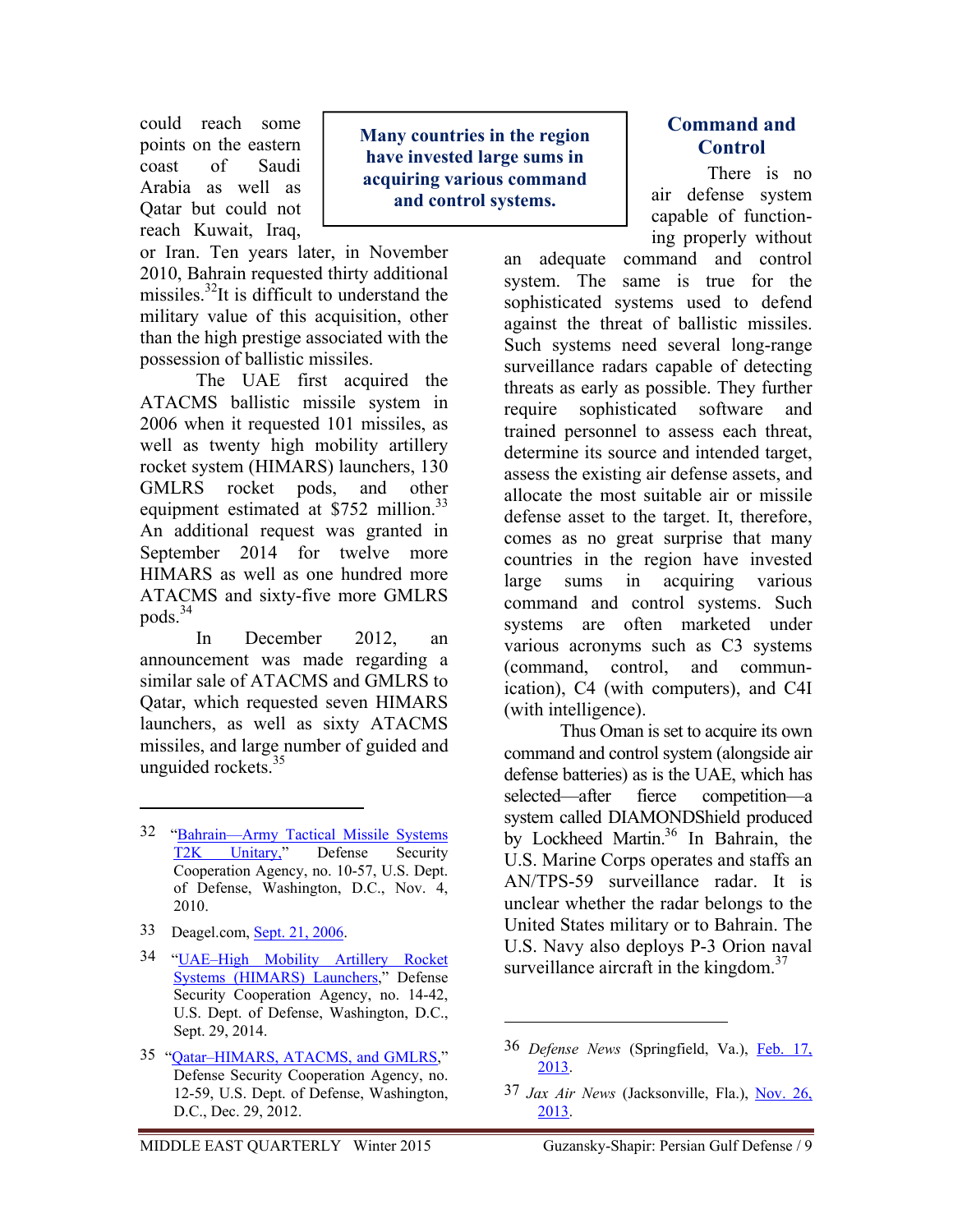In July 2013, Qatar announced a deal valued at \$1.1 billion for AN/FPS-132 surveillance radar, a giant installation with a covering range up to 3,000 miles. At the time of writing, however, no contracts are known to have been actually signed.<sup>38</sup>

In 2008, Riyadh contracted with the European company EADS in order to build a SAM operations center to control all its air defense assets.39 In 2012, another contract worth \$600 million was awarded to Raytheon. It has been speculated that the new systems might



*In Bahrain, the U.S. Marine Corps operates and staffs an AN/TPS-59 surveillance radar installation. In 2007, members of the Bahrain Defense Force were trained in how to operate and maintain the systems at Lockheed Martin's Radar Systems facility in Syracuse, N.Y. The U.S. Navy also deploys P-3 Orion naval surveillance aircraft in the kingdom*.

39 Deagel.com, Feb. 14, 2008.

 $\overline{a}$ 

be a replacement for the previous system or an enhancement of it. However, command and control systems take years to develop, install, and bring into operational status. Thus, it is not unreasonable to speculate that the two orders are intended for two different branches of the Saudi armed forces. Not much has been disclosed about these systems. Apparently the EADS is intended for direct control of the surface to air assets. The second one could be designed to integrate all branches of the Saudi armed forces or intended as a

separate system for another branch such as the Royal Saudi Air Force (RSAF) or for the Saudi Arabian National Guard (SANG). The first alternative points toward an attempt for better integration whereas the second alternative suggests mistrust and sectorialism. Unfortunately, the tendency in Saudi Arabia is for the second option where the SANG usually maintains its independence in weapon procurements.

Normally a state would use such an expensive system to integrate its armed forces. Buying two different systems for two different organizations means the exact opposite. Moreover, it remains to be seen which branch of the Royal Saudi Arabian Armed Forces (RSAAF) will take delivery.

The unique character of air defense command and control systems, with their goal to cover and provide surveillance of vast areas outside a country's boundaries, makes them particularly suitable for cooperation. Neighboring countries

faced with a common threat could only benefit from a united air defense and a coordinated ballistic missile defense command and control system. Such a

<sup>38 &</sup>quot;Qatar-AN/FPS—132 Block 5 Early Warning Radar," Defense Security Cooperation Agency, no. 13-33, U.S. Dept. of Defense, Washington, D.C., July 29, 2013.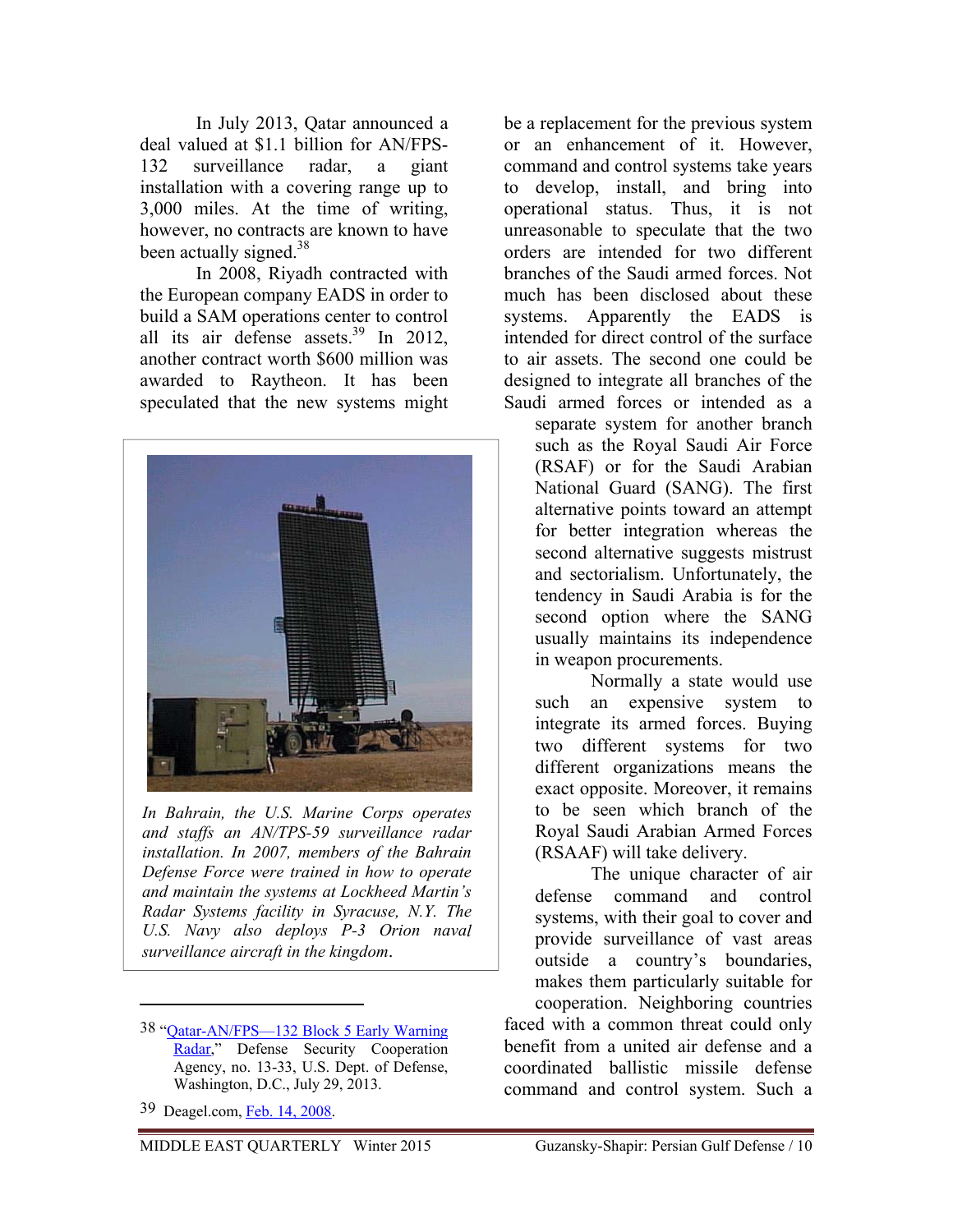system would combine the inputs from all the resources of all the member states into a unified picture of threats and assets.

So far, however, no such unified

system has materialized. While the Gulf states have declared on numerous occasions that their new command and control systems will be the basis for a Gulf-wide system, as of today, the likelihood that such a structure would be implemented remains low.

The Saudi case is indicative because it represents the supremacy of local and/or tribal affinities over loyalty to the greater state or the region—a trend that is particularly apparent in the desert kingdom. Indeed, it is a historical accident that the regions in Saudi Arabia are just regions and not independent entities.

## **Goals and Challenges**

U.S. officials have said repeatedly that their ultimate goal is to develop a regional missile shield coordinated with U.S. systems. At a March 2012 GCC-U.S. Strategic Cooperation Forum in Riyadh, Secretary of State Hillary Clinton said that it was a top U.S. priority to help Gulf states build regional missile systems to counter Iranian missiles.40 The 2010 *Ballistic Missile Defense Review* declared that "the United States will work with allies and partners to strengthen regional deterrence architectures, which must be built on the foundation of strong cooperative relationships and

 $\overline{a}$ 

**Developing an effective shield over the entire GCC would require partner nations to put aside rivalries and coordinate their individual arsenals.** 

sharing."<sup>41</sup> Most recently, Defense Secretary Chuck Hagel, on a visit to the Gulf in December 2013, said that "the U.S. has fielded an array

appropriate burden

of missile defense capabilities, including ballistic missile defense ships, Patriot batteries, and sophisticated radar" to the Gulf. He added,

> We would like to expand our security cooperation with partners in the region by working in a coordinated way with the GCC, including through the sales of U.S. defense articles through the GCC as an organization.<sup>42</sup>

Although the U.S. Department of Defense faces serious budget constraints, the Obama administration has been trying to reassure GCC states of its continued commitments in the Gulf while making sure that the region's military capabilities evolve to meet new threats. Progress in missile defense, the administration hopes, will open the door to broader cooperation and burden sharing within the GCC. $43$ 

It would seem then that Washington's overall ballistic missile defense objectives in the Gulf include

<sup>40</sup> Tom Z. Collina, "U.S. Pushes Missile Defense in Mideast," *Arms Control Today* (Washington, D.C.), May 2012.

<sup>41</sup> "Ballistic Missile Defense Review Report," U.S. Department of Defense, Washington, D.C., Feb. 1, 2010.

<sup>42</sup> *Defense News*, Dec. 7, 2013.

<sup>43</sup> Frank A. Rose, deputy assistant secretary, Bureau of Arms Control, Verification and Compliance, Peter Huessy Breakfast Series, Capitol Hill Club, Washington, D.C., May 14, 2014.